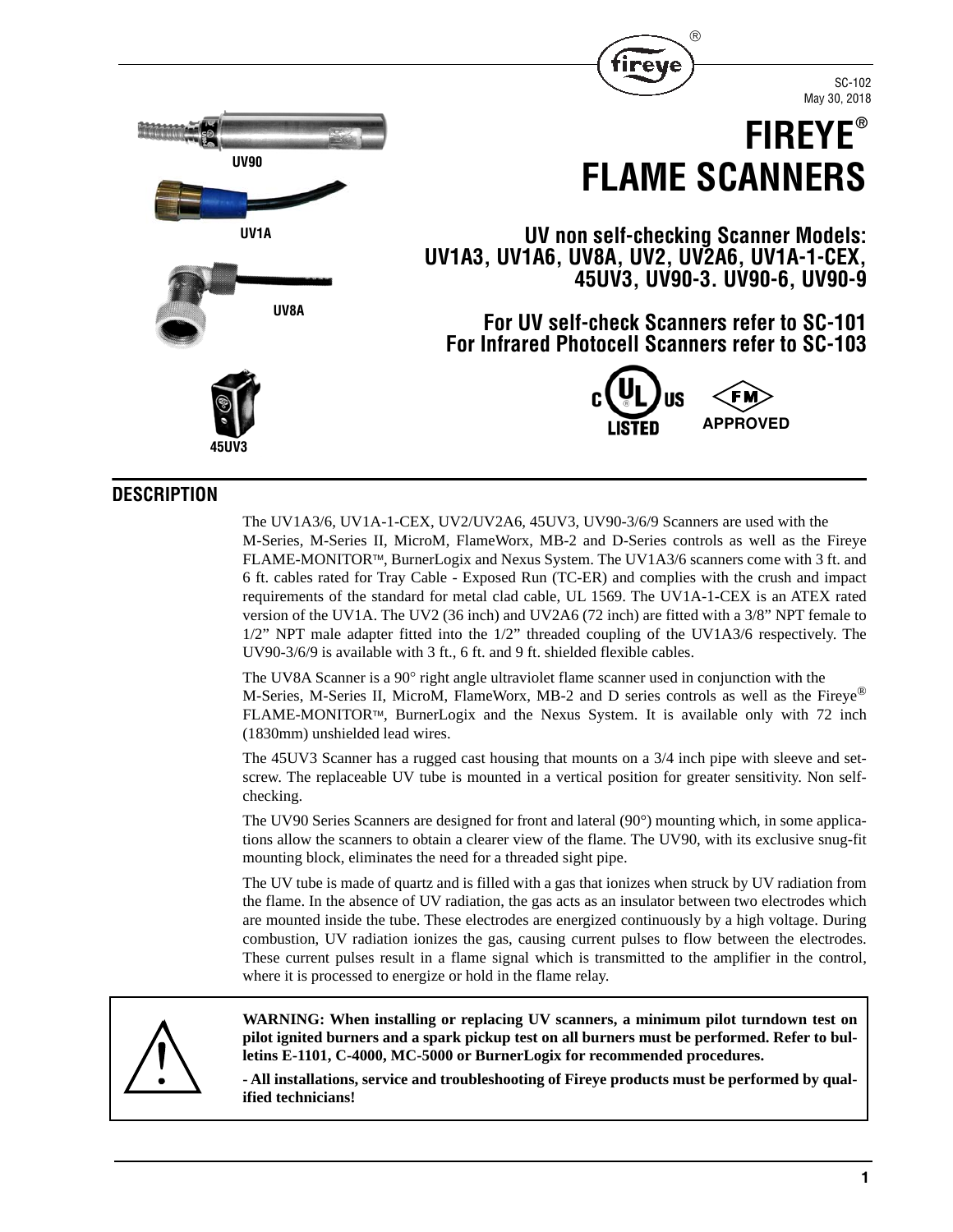# **APPLICATION**

UV scanners are recommended for detecting flames from standard fuel gases, some waste gases and light oil fuels such as No. 2 oil. Flames from heavier oils can be detected with UV scanners but the unburned fuel shroud and/or atomization shroud can block passage of the UV from the flame zone to the UV tube, causing nuisance burner/boiler trips. Infrared detection is recommended for fuel oil heavier than No. 2, and some installations where waste gases are burned together with natural gas as a main flame.

 $^{\circledR}$ 

*NOTE: Certain safety codes and regulations require the use of self-checking ultraviolet scanners. For information on self-checking UV scanners, refer to Bulletin SC-101.*

## **SPECIFICATIONS**

| <b>Operating Voltage:</b>                                                       | (S1-S2): 560 VAC @120V (230V) 50/60 Hz applied               |  |  |  |  |
|---------------------------------------------------------------------------------|--------------------------------------------------------------|--|--|--|--|
| <b>Operating Temperature Limits:</b> Maximum: $200^{\circ}$ F (94 $^{\circ}$ C) |                                                              |  |  |  |  |
|                                                                                 | Minimum: -40 $\degree$ F (-40 $\degree$ C)                   |  |  |  |  |
| Humidity:                                                                       | 85% RH maximum non-condensing                                |  |  |  |  |
| UV1A3: $*$                                                                      | $\frac{1}{2}$ NPT, 36" (915mm) shielded leads                |  |  |  |  |
| <b>UV1A6:</b> $*$                                                               | $\frac{1}{2}$ NPT, 72" (1830mm) shielded leads               |  |  |  |  |
| UV8A:                                                                           | $\frac{1}{2}$ NPT, 72" (1830mm) unshielded leads,            |  |  |  |  |
| $UV1A-1-CEX:$                                                                   | 1 NPT, $\frac{1}{2}$ NPT conduit cable entry                 |  |  |  |  |
| UV2:                                                                            | $\frac{3}{8}$ " NPT, 36" (915mm) shielded leads              |  |  |  |  |
| <b>UV2A6:</b> *                                                                 | $\frac{3}{8}$ " NPT, 72" (1830mm) shielded leads             |  |  |  |  |
| 45UV2-1020                                                                      | 1" NPT mount 60 Hz, 72" (1830mm) unshielded leads - OBSOLETE |  |  |  |  |
| 45UV3-1050                                                                      | $3/4$ " Sleeve/setscrew mount, 72" (1830mm) unshielded leads |  |  |  |  |
| UV90-3                                                                          | 36" (915mm) shielded leads                                   |  |  |  |  |
| UV90-6                                                                          | 72" (1830mm) shielded leads                                  |  |  |  |  |
| UV90-9                                                                          | 108 " (3660mm) shielded leads                                |  |  |  |  |
| For scanner dimensions refer to Figures 2 and 4.                                |                                                              |  |  |  |  |
| Consult factory for custom lead lengths.                                        |                                                              |  |  |  |  |

**\* Comply with NEMA 4X**

## **IMPORTANT NOTE**

The information provided in this bulletin is directed to assist boiler and combustion service technicians who are experienced in the installation and operation of Fireye Flame Safety equipment. Persons not familiar with Fireye products should contact the nearest Fireye representative or other qualified service group.

The UV1A, UV2, UV8A, UV1A-1-CEX, 45UV3 and UV90 as well as all other Fireye scanners, are designed to be used exclusively with the appropriate Fireye Flame safeguard and Burner Management controls. The application of these scanners to other than Fireye equipment should be reviewed for approval by Fireye.

## **APPLICATION REFERENCE**

UV1A, UV2, UV8A, 45UV3 and UV90 can be used only with the following FIREYE flame safeguard controls.

| <b>FIREYE</b><br><b>FLAME-MONITOR</b>     | <b>MB-2 SERIES</b>                  | MicroM &<br><b>M-SERIES II</b>    | D SERIES                                     | PFM<br><b>ADAPTOR KITS</b> | FLAMEWORX              | <b>NEXUS</b>                         | <b>BURNERLOGIX</b>              |
|-------------------------------------------|-------------------------------------|-----------------------------------|----------------------------------------------|----------------------------|------------------------|--------------------------------------|---------------------------------|
| To be used with<br>EUV1 Amplifier<br>Card | Use with<br>61-3359<br>UV Amplifier | MAUV1<br>MAUV1T<br>MEUV1<br>MEUV4 | All D-Series<br>using<br>72DŪV1<br>Amplifier | PFM2UV<br>PFM3UV           | MBUV-300D<br>MBUV-310D | NX3000<br>NX3100<br>NX4000<br>NX4100 | YB <sub>110</sub> UV<br>YB230UV |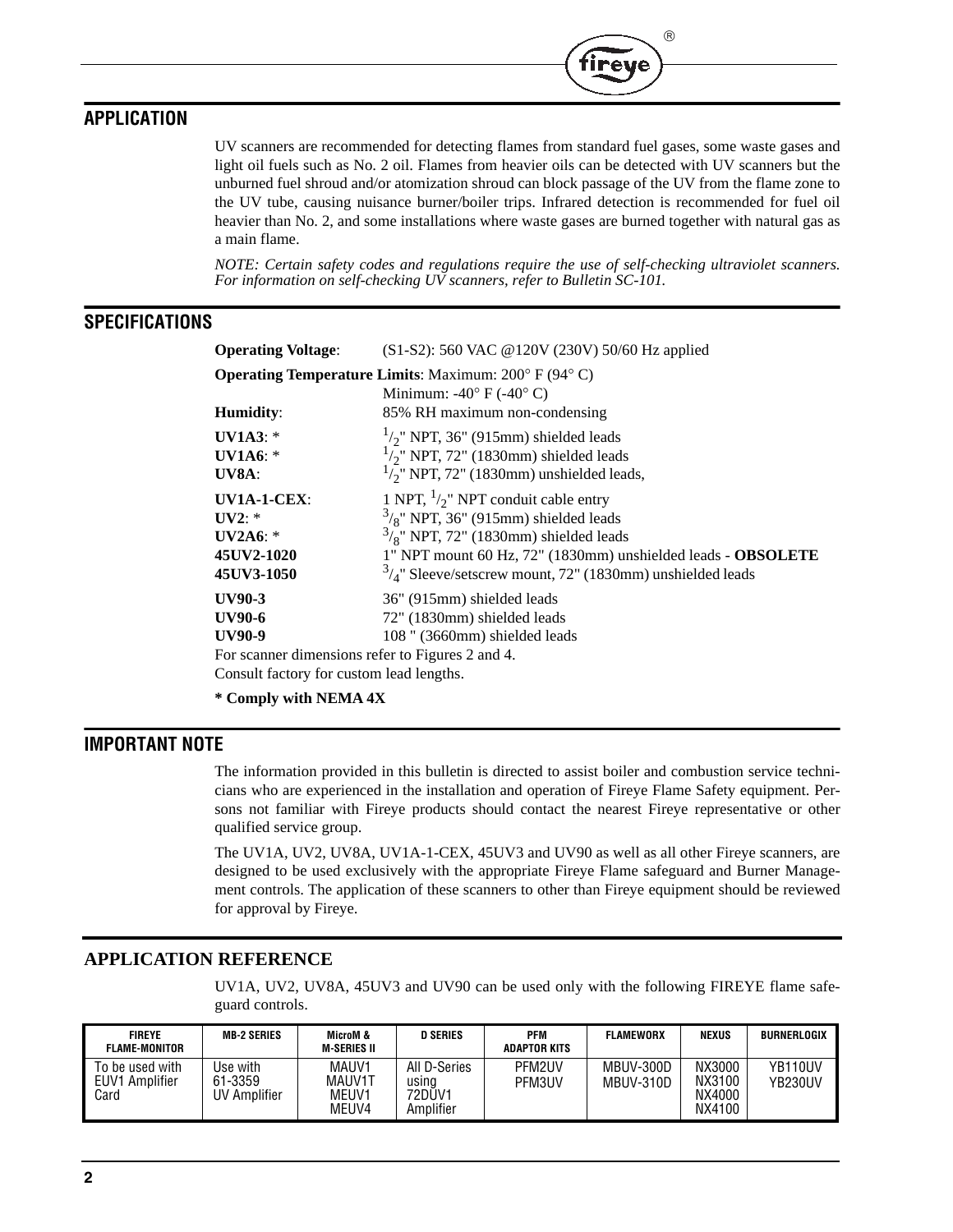



**CAUTION: The UV1A, UV2, UV8A, 45UV3 and UV90 ultra-violet flame scanners and associated amplifier modules are non-self checking UV systems and should be applied only to burners that cycle often (e.g.: a minimum of once per 12 hours) in order for the safety checking circuit to be exercised. If component checking is required during burner operation for constantly fired burners, utilize the self-checking ultra-violet flame scanners (45UV5) with associated amplifier module (EUVS4), (MEUVS, (MBUVS) or YB110UVSC or the infrared flame scanner (48PT2) with associated Auto Check amplifier (E1R1, E1R2, E1R3, MEIR1, MEIR4, YB110IR).**



### **FIGURE 2. SCANNER MOUNTING FOR UV90**

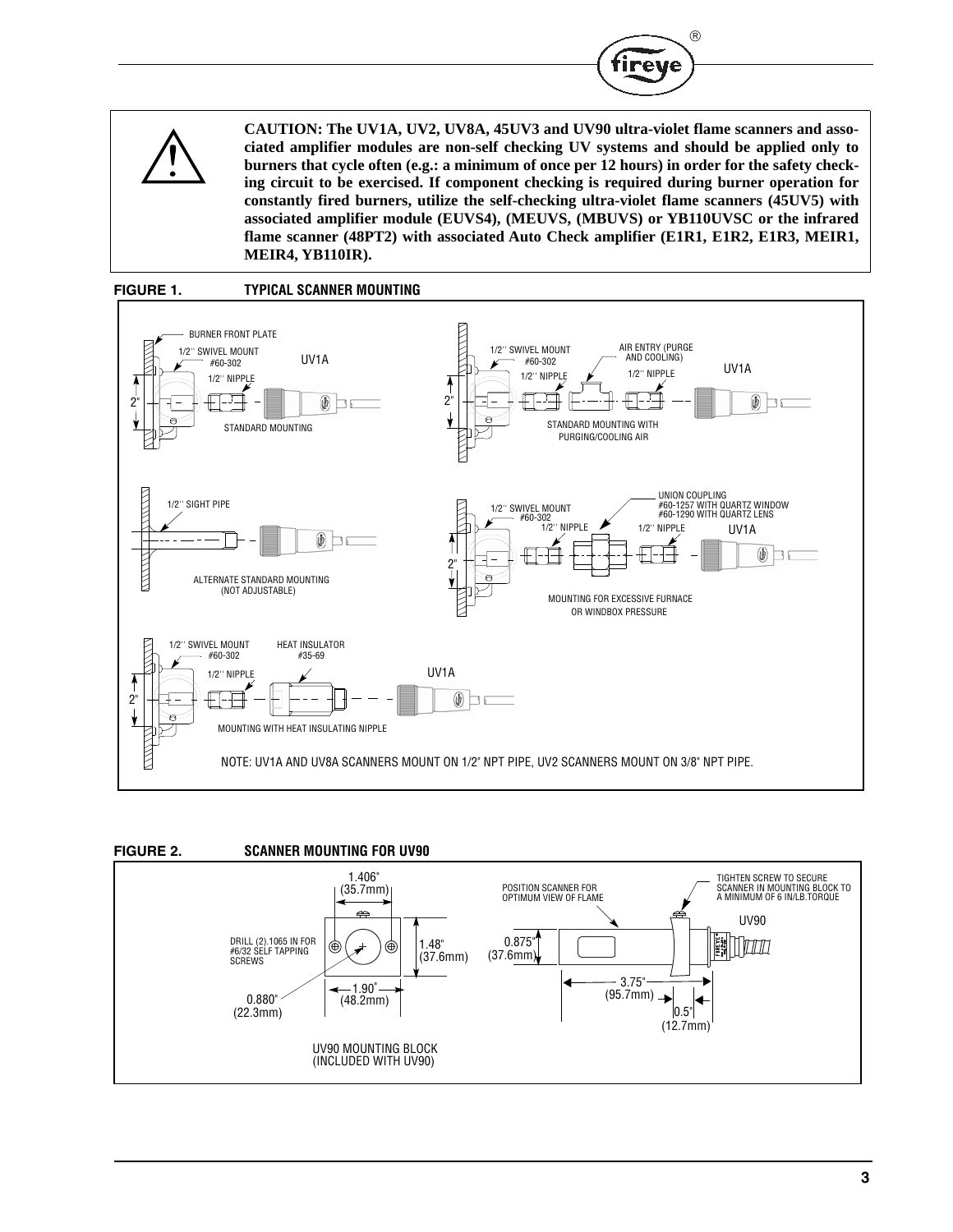## **ACCESSORIES**

| PARI NUMBER   | DESCRIPTION                                                           |
|---------------|-----------------------------------------------------------------------|
| 60-302        | $\frac{1}{2}$ Swivel Union                                            |
| $35-69$       | Heat Insulator $\frac{1}{2}$ " NPT threads each end, (male x female). |
| $60 - 1257$   | $\frac{1}{2}$ NPT Union with quartz window                            |
| $60-1290$     | $\frac{1}{2}$ NPT Union with quartz lens to increase sensitivity      |
| $4 - 314 - 1$ | Replacement UV tube for 45UV3                                         |
|               |                                                                       |

## **INSTALLATION OF UV1A, UV2, UV8A, 45UV3, UV90, UV1A-1-CEX SCANNERS**

**PART NUMBER DESCRIPTION**



**WARNING: THE LEADS FROM THE UV8A SCANNER TO THE CONTROL MUST BE SHIELDED TO PREVENT ELECTRICAL NOISE FROM GENERATING A FALSE FLAME SIGNAL TO THE CONTROL.**

R

reve

**Where possible, obtain the Burner Manufacturer's Instructions for mounting the scanner. This information is available for most standard burners. The scanner mounting should comply with the following General Instructions:**

The following UL standards have been revised and now allow the use of TC-ER rated cable on Commercial boilers and burners:

- **•** UL 295: Commercial Industrial Gas Burners Sections 10.1.6, 10.1.9, and 11.2.2.
- **•** UL 296: Oil Burners Sections 31.1.8, 31.1.11, and 32.2.2.
- **•** UL 726: Oil fired Boiler Assemblies Sections 15.1.6, 15.1.9, and 16.1.6.
- **•** UL 795: Commercial Industrial Gas Heating Equipment Section 12.5.
- **1.** The quartz UV tube is brittle. Care must be exercised to avoid dropping or otherwise striking the scanner with force. Keep the scanner protected until mounted.
- **2.** Position the UV scanner within 36 inches of the flame to be monitored.
- **3.** Select a scanner location that will remain within the ambient temperature limits of the UV Scanner (200°F). If cooling is required, use an insulating coupling (Fireye P/N 35-69).
- **4.** The UV Scanners are designed to seal off against pressures up to 1 PSI. To seal against higher pressures, install a union coupling with quartz window (P/N 60-1257). Add cooling air to reduce the scanner sight pipe temperature. (Not applicable to UV90).
- **5.** Install the scanner on a standard 1/2 in. NPS (3/8 in. for UV2/UV2A6, 3/4 in. NPT for 45UV) pipe whose position is rigidly fixed. If the scanner mounting pipe sights through the refractory, do not extend it more than halfway through. Swivel flanges are available if desired (P/N 60- 302). The sight pipe must permit an unobstructed view of the pilot and/or main flame, and both pilot and main flames must completely cover the scanner field of view. Oil and gas flames radiate more ultraviolet energy from the base of the flame than from further out in the flame. This fact should be considered when installing the scanner sight pipe.



**6.** Since the radiated energy from an electric spark ignitor is very rich in the UV region, the field of view should be aimed so that it does not see an electric spark ignitor nor any reflector that is close to the spark.



**CAUTION: The unprotected leads must be run in electrical conduit in order to eliminate pickup of electrical noise which could present an unsafe condition.**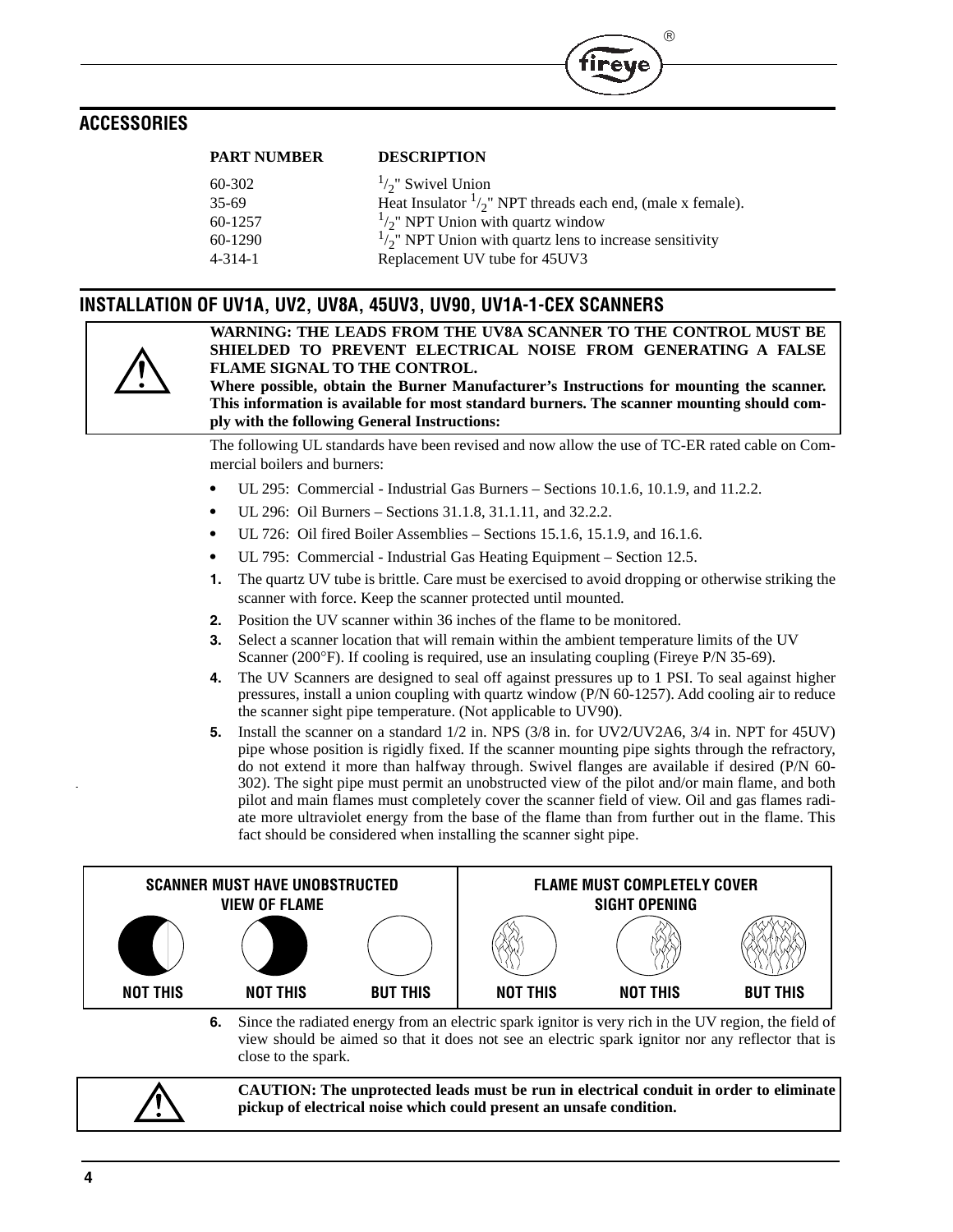

To prevent spark pickup by the UV detector, close and/or disconnect all pilot and main fuel valves. Operate the control through a burner startup cycle to determine that ignition spark cannot be detected. Burner will not ignite if spark is detected.

- **7.** Avoid running the scanner cables or conduit in close proximity to hot surfaces at the burner.
- **8.** Avoid running the scanner conduit in close proximity to high energy ignition wires.
- **9.** Smoke or unburned combustion gases absorb ultraviolet radiation. On installations having negative pressure combustion chamber, a small hole drilled in the scanner sight pipe will assist in keeping the pipe clean and free of smoke. For positive pressure furnaces, provide clean air to pressurize the sight pipe, if necessary.
- **10.** Two UV Scanners may be installed on one burner if it is necessary to view two areas to obtain reliable detection of the flame. They should be wired in parallel.
- **11.** To increase scanner sensitivity with the UV Scanners, a quartz lens permits location of the scanner at twice the normal distance. (Union w/quartz lens P/N 60-1290).
- **12.** Request the assistance of any Fireye Field Office for recommendations of a proper scanner installation on a non-standard application.

**CAUTION: Ultra-violet tubes can simulate flame when exposed to high levels of "X" and GAMMA radiation. The table below indicates the maximum dose of radiation that a UV tube can be exposed to safely.**

| <b>SOURCE</b>           | <b>MAXIMUM DOSE</b> |               |  |
|-------------------------|---------------------|---------------|--|
| Cobalt 60 $(CO60)$      | 7.5mR/Hr            |               |  |
| Iridium 192 ( $IR192$ ) | $1.0$ m $R$ /Hr     |               |  |
| X-Ray                   | 4mR/Hr              | 150kV @ 0.2mA |  |
| X-Ray                   | 1mR/Hr              | 150kV @ 5mA   |  |

### **Minimum Pilot Test**

**This test assures that the flame detector will not detect a pilot flame too small to reliably light off the main flame. The test should be made on every new installation and following any repositioning of the flame detector. THE MINIMUM PILOT TESTS MUST BE ACCOM-PLISHED BY A TRAINED AND QUALIFIDED BURNER TECHNICIAN.**





**SPARK REJECTION TEST. CAUTION: The scanner must not sight the ignition spark directly or any part of the burner that can reflect the spark back to the scanner. the scanner must not see a pilot flame that is too small to reliably ignite the main flame. Test procedures vary according to the control used. See procedures as described in the technical bulletin for the control being installed.**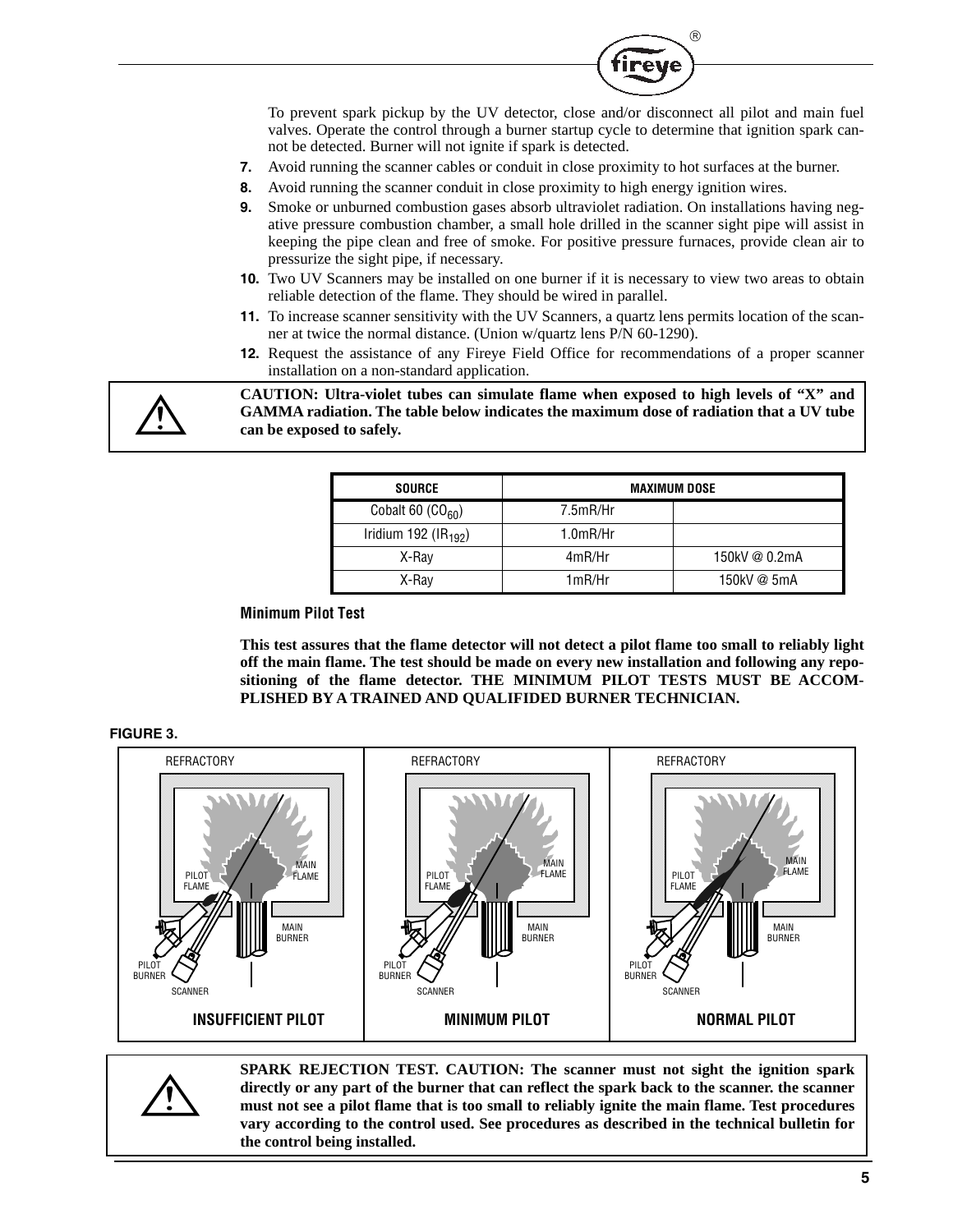# **WIRING - UV SCANNERS**

To connect the scanner to the control, the UV1, UV2 and UV90 Scanners are supplied with up to 96" of flexible cable.

(R

#### **Wiring Instructions:**

Wire the black and red wires (18 AWG) on the UV1A / UV2 flame scanner to terminals S1 and S2 on the Fireye flame safeguard control. **There is no polarity associated with the wire colors. Either wire (red or black) can be wired to either terminal (S1 or S2).**

#### **Shield and Drain Wire:**

The scanner provides a shield and drain wire that are internally bonded to the metal threaded  $\frac{1}{2}$ " NPT coupling nut. This allows a conduit clamp to provide an electrical ground around the exposed shield when entering a metal junction box or control cabinet, or connect the drain wire to a suitable ground connection when using a non-metalic (or metallic) junction box or control cabinet.

#### **Conduit required:**

On those applications where conduit is required for the UV1A/UV2 scanner, Fireye recommends the Thomas and Betts 449-TB (or suitable) fitting which is used to couple 3/8" flexible metal conduit to 1/2" EMT conduit. The set screw on the fitting bites into the plastic on the UV1A / UV2 scanner and seats onto the metal casing below, providing a secure connection.

The 45UV3 is supplied with 72 in. (1830mm) lead wires. Install them in a suitable length of flexible armor cable and connect it to the control. A conduit connector is supplied with the scanner. Connect black wires (UV tube) of the 45UV3 to terminals  $S1 \& S2$  of the appropriate P-Series.

If it is necessary to extend the scanner wiring, the following instructions apply: Scanner wires should be installed in a separate conduit. The wires from several scanners may be installed in a common conduit.



#### **The voltage applied to UV scanners is nominally 560 VAC with no flame present.**

#### **Selection of Wire**

- **1.** Use #14, 16, or 18 wire with 75° C, 600 volt insulation for up to 100 foot distances (signal loss approximately 20% at 100 feet).
- **2.** For extended scanner wiring up to 500 feet, or for shorter lengths to reduce signal loss, use a shielded wire (Belden 8254, RG-62/U coaxial cable, or equal) for *each* scanner wire. The ends of the shielding must be taped and **no**t grounded.
- **3.** Asbestos insulated wire should be avoided.
- **4.** Multiconductor cable is not recommended.
- **5.** High voltage ignition wiring should **not** be installed in the same conduit with flame detector wires.



**CAUTION: Keep scanner leads well clear of ignition high voltage wiring or any other high voltage or high current wiring in order to prevent false signal pickup in the scanner leads.**

**WARNING: Protective filtered lenses should be worn when viewing flame. Infrared and ultraviolet energy can be damaging to the eyes.**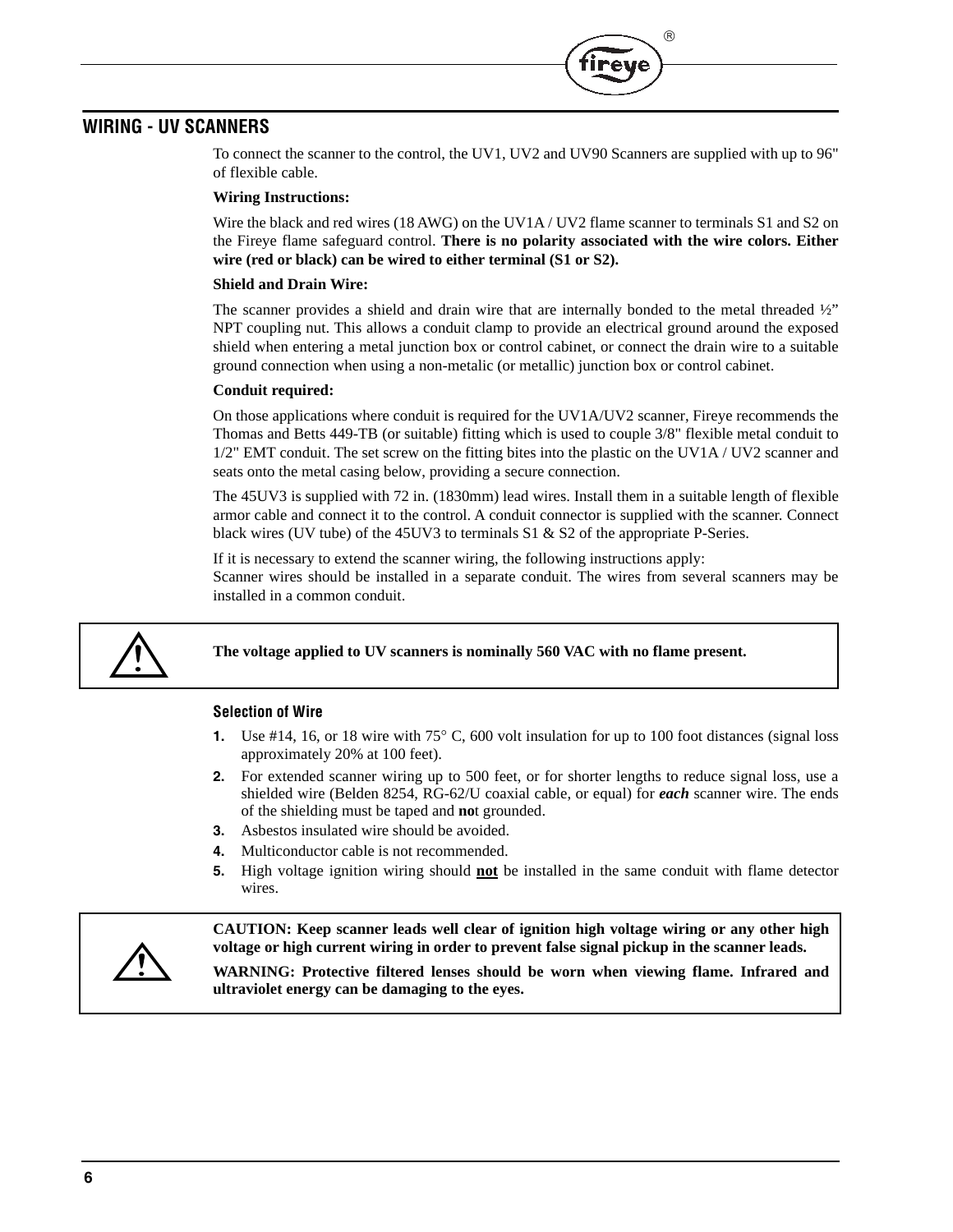

# **MAINTENANCE**

#### **Ultraviolet Scanners**

The viewing area of the scanner must be kept clean. Even a small amount of contamination on the lens will reduce the flame signal reaching the detector by a measurable amount. Wipe the viewing area routinely using a soft cloth dampened with concentrated detergent, then wipe dry.

#### **Flame Signal Strength**

Routine observation of the flame signal strength will forewarn any deterioration in the capability of the flame detector or its application.

### **Periodic Safety Check**

It is recommended that a procedure be established to test the complete flame safeguard system at least once a month,. This test should verify the proper operation of all limit switches and safety interlocks as well as flame failure protection and fuel safety shutoff valve tightness.

### **Rotation**

It is recommended that control and scanner units purchased as spares be installed periodically to ensure proper operation.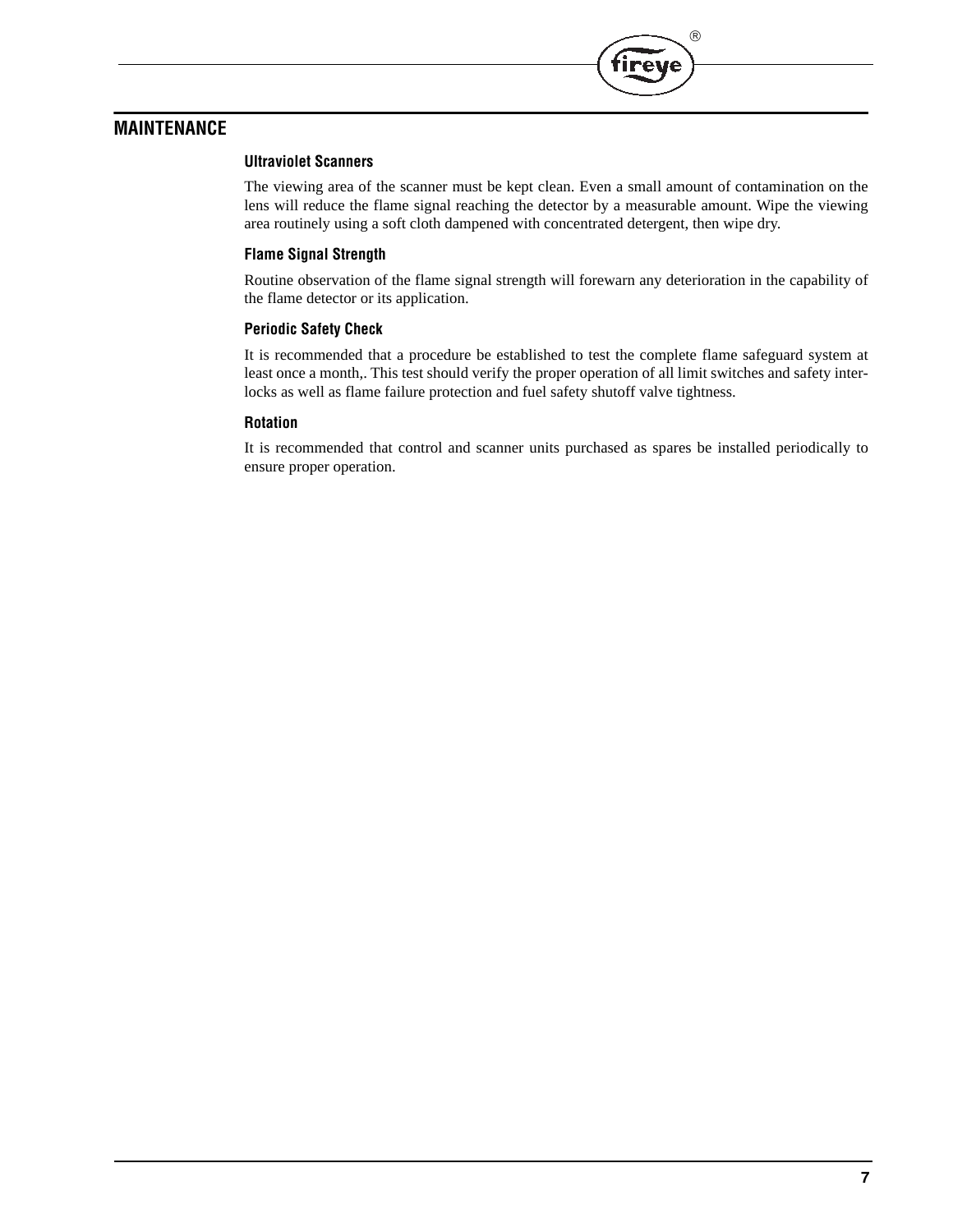# **TROUBLESHOOTING NON SELF-CHECKING UV SCANNERS**

## **ZERO OR LOW FLAME SIGNAL**

- **1.** Zero volts at test jacks on control.
	- Make sure scanner has good view of the first  $\frac{1}{3}$  of flame. Reposition scanner for best flame signal. If no signal . . .
- **2.** Check for approximately 560 VAC across S1-S2 on control, with no flame present, as follows:
	- Use meter with 20k ohms/volt sensitivity.
	- Deenergize control.
	- Close and secure all fuel valves.
	- Energize control and measure voltage across S1-S2.
- **3.** If voltage across S1-S2 is acceptable . . .
	- With control energized, remove scanner from burner and bring it to within a few inches of a UV source such as a gas lighter or propane torch.
	- Check for flame signal at control.
- **4.** If no flame signal . . .
	- Make sure scanner lens is clean and dry.
	- Deenergize control and check continuity of leads between scanner and control.
	- Replace scanner
	- Replace amplifier or control.
- **5.** If voltage across S1-S2 is low, check L1-L2 for proper line voltage. If line voltage is good:
	- Deenergized control, remove scanner lead wires from terminals S1 and S2.
	- Energize control and recheck for proper voltage across S1 and S2.
	- If voltage across S1 and S2 is good, replace scanner or lead wires.
	- If voltage across S1 and S2 is low, replace amplifier or control.

### **FALSE FLAME SIGNAL**

- **1.** Control will not start burner.
	- Check control wiring, all limits and interlocks.
	- Verify flame signal at test jacks upon energizing control.
- **2.** Flame signal appears at test jacks when no flame is in combustion chamber.
	- Deenergize control to remove scanner leads from S1-S2.
	- Close and secure all fuel valves.
	- Energize control.
	- Check for induced voltage pickup to amplifier.
- **3.** Burner starts up with scanner removed from S1-S2.
	- Deenergize control and connect scanner to S1-S2.
	- Energize control.
	- Check scanner for runaway condition. Look for a blue glow in the UV tube.
	- If glow is present, replace scanner.
	- If no glow is present, check to see that scanner leads are well clear of ignition or other noise carrying lines.
- **4.** Burner does not start up even with scanner removed from S1-S2.
	- Check control wiring, all limits and interlocks.
	- Replace control/amplifier.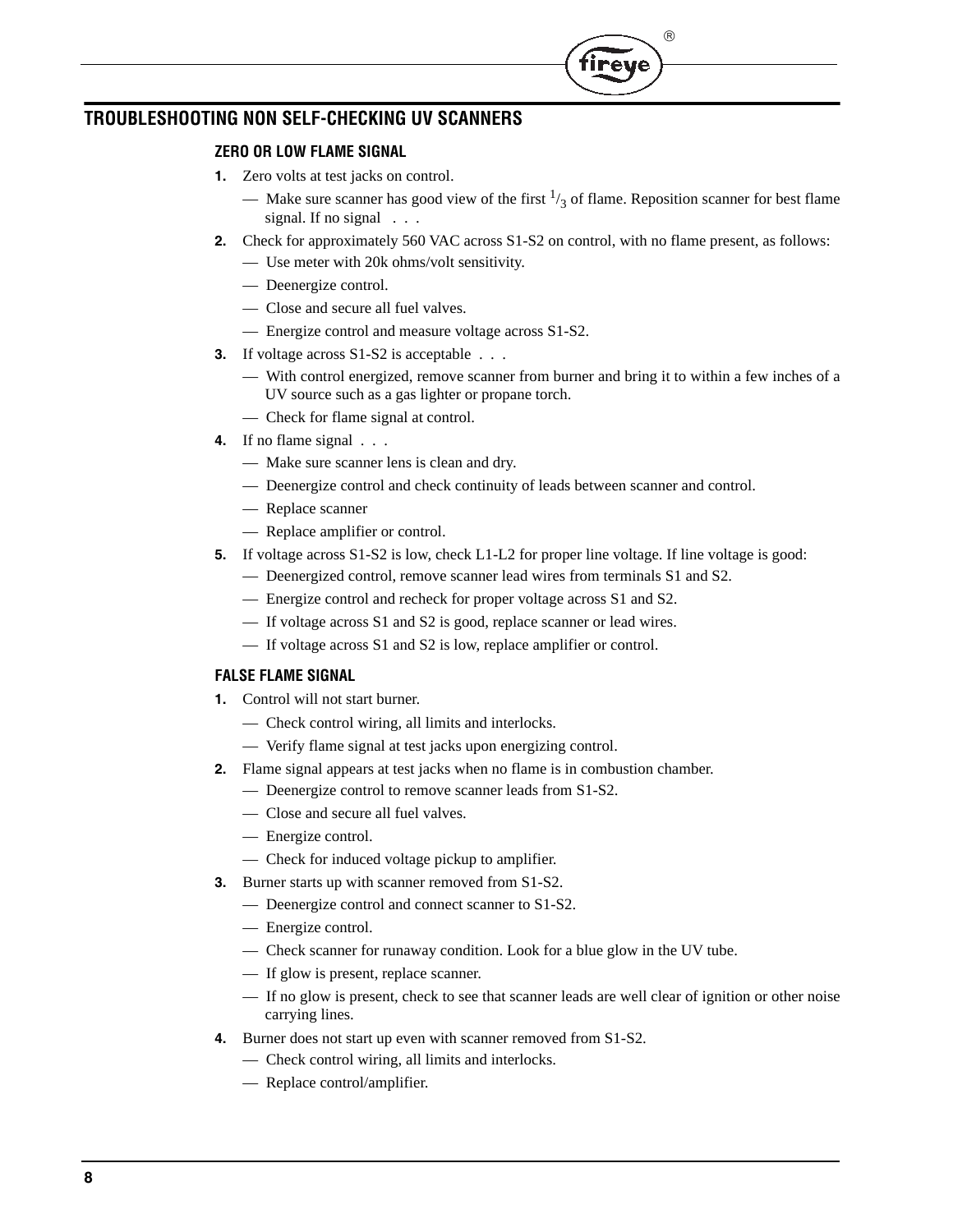



**WARNING: The leads from the UV1A, UV8A, UV90 and UV1A-1-CEX Scanners to the control must be shielded to prevent electrical noise from generating a false flame signal to the control.**